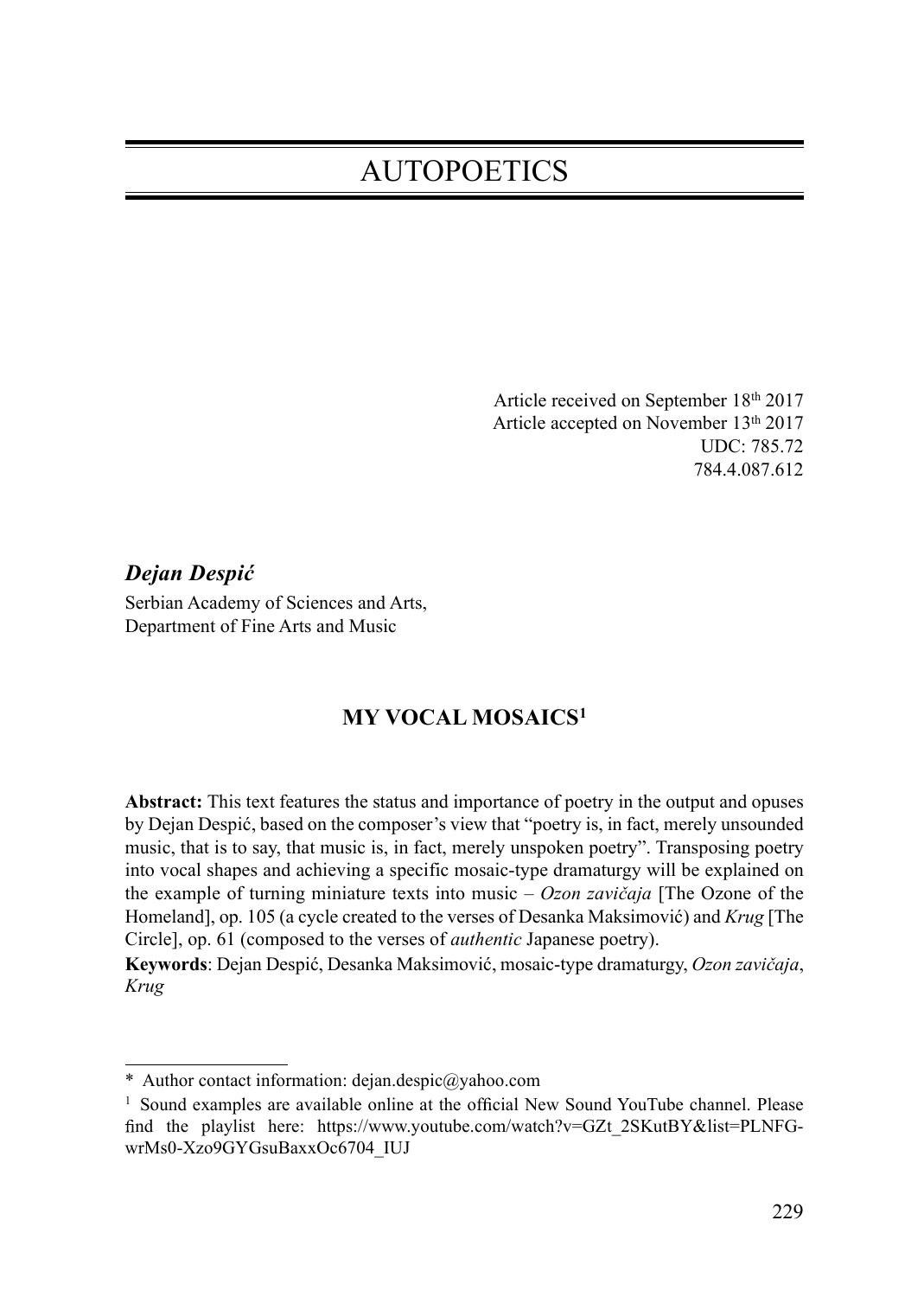#### New Sound 50, II/2017

Taking stock of my music today, after more than six decades of continuous work shaped in 246 opuses of different kinds, its relatedness with poetry is quite apparent, one might even say striking and characteristic. Ever since my early youth, my high school days, I have been extremely keen on poetry, and felt as if it made life more beautiful, deepening our experience of the world, making our emotions richer and stronger. I still recall many verses I was attracted to in those days and I even made attempts at writing such a kind of poetry. When I started composing, it was, therefore, quite natural for me to relate some of my first attempts to poetry, feeling that poetry was, in fact, merely unsounded music, that is to say, that music was, in fact, merely unspoken poetry. Whether I transferred poetic creations directly into *vocal* musical shapes, or used them – also very often and gladly – only as a template, undertone, or a motto (literally – a driving force, a source of musical inspiration) for instrumental compositions, this relatedness has always been and after all remained consistently present and perceptible in my musical creation. Moreover, it is as if its presence and importance grew more and more in recent decades, presumably due to the increased feeling of the fleeting nature of life drawing towards its inevitable end. Eros and Thanatos, as two timeless symbols and the most powerful inspiration of all art, at all times, figure most prominently in my selection of poetry: love and death, especially the *death of love*; in different variations, they particularly pervade the conception of vocal cycles, which, rather than merely being an organized series of songs, have the dramaturgy of a whole – which is not hard to analyze and understand, and is quite important from the standpoint of their interpretation! The need for a dramaturgical thread imposed itself particularly when I used miniature haiku-type texts or similar ones from ancient Japanese poetry, which often attracted me with their delicate wealth of images and thoughts, expressed with concise, multiple-meaning metaphors. Just as instrumental miniatures "require" joining into cycles since individually they can hardly last as an independent whole, so it is also particularly true when they additionally carry the text, which, in its part implies wider moves in terms of content and development. With this always in mind, I built specific *mosaics* in the series of my musical pieces, selecting texts from the same mental/emotional circle and combining them into a bigger 'picture' afterwards, even when such a technique contradicted the very style and tradition of the original! This is the case with Desanka Maksimović's *Ozon zavičaja* [The Ozone of the Homeland] (op.  $105$ ) – the whole book of "á" la haiku" poetry containing quite a few related thoughts and images which simply 'offer' themselves to be linked meaningfully, although haiku's unique style and its strict syllable structure lie exactly in its miniature size. In this case, the wholeness of the cycle is achieved through tens of individual haikus forming a specific mosaic of thoughts and feelings. It goes like this: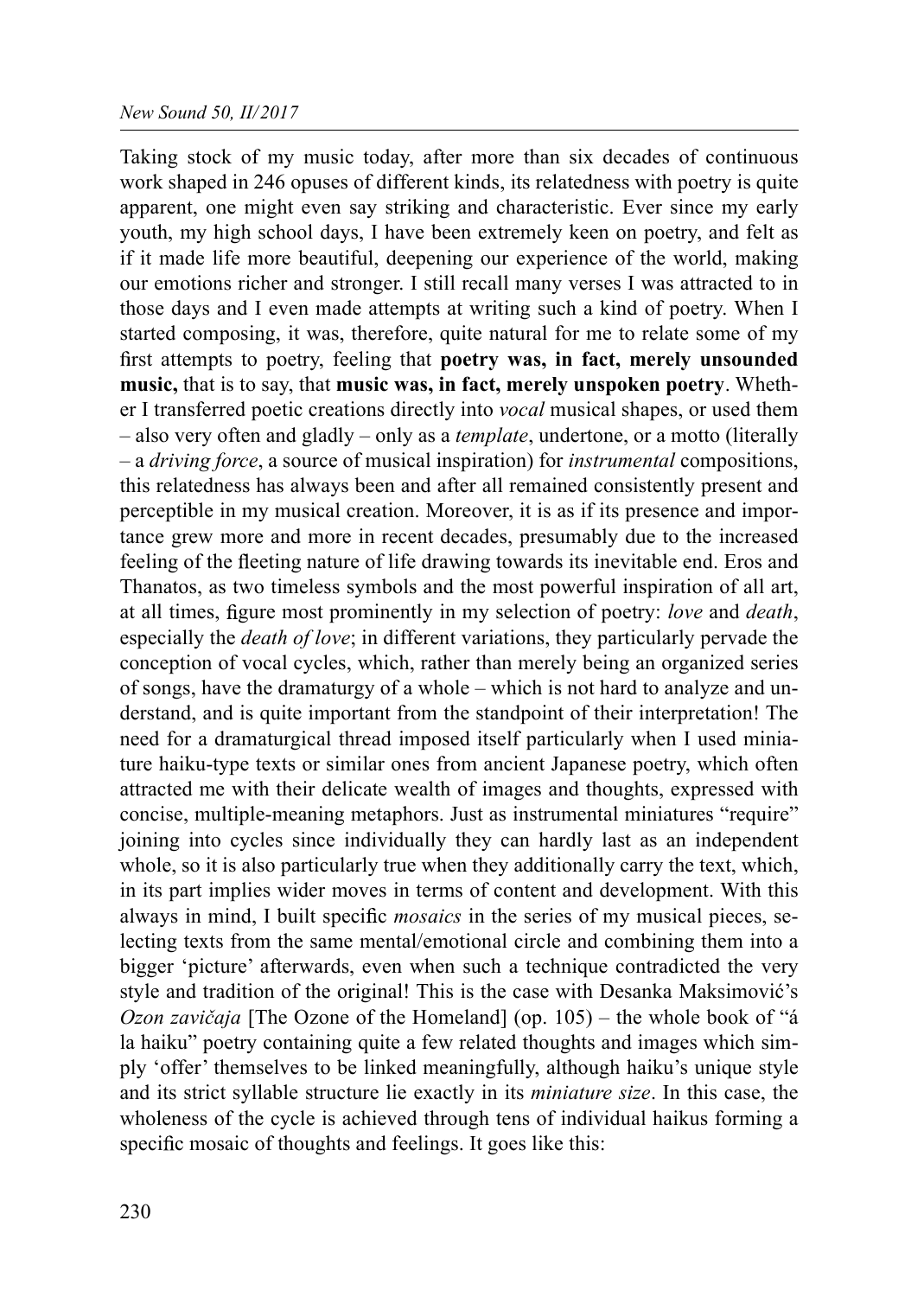This morning the windows are shedding tears – what is happening in the street?

I am watching black mushrooms sprouting from my window.

The morning sky has tucked itself into black shawls.

This morning the windows are shedding tears and looking at me gloomily.

It has stopped raining. The meadow is drying its hair in the breeze. Despite its shallowness, a pond reflects the whole sky in itself. The moon has fallen in the pond, yet never extinguishing itself. It has stopped raining and the gutters are now humming a lullaby.

The evening has given a golden kiss to the western skies. A quiet evening breeze is whispering something to me with a human voice. You have risen from the tomb of oblivion. It's springtime!

The sky has unfolded a gossamer blue marquee over my garden. The shepherd wind is chasing a restless flock of sheep in the sky. Drifting aimlessly, a cloud ran into the sun. White butter flies from the heavenly garden are dying fast.

I have been climbing the same hill for the tenth time. My heart is pulling me. A stranger is echoing my words on another hill. The wings of unknown joy are propelling me up among birds.

Although old, a nightingale sings of love all night long.

The nightingale has sensed a man in love and is singing to him all through the night.

A nightingale is singing a serenade to me the whole night long, thinking I am a bird.

A nightingale wanted to comfort me with its song, but made me cry instead.

What used to bring us joy when we were young, makes us sad in our old age. I used to tread the rainbow bridge; now I'm left with only a plank-bridge.

A twilight gloom descends onto the plains and my soul.

A gloomy thought has veiled my sight like twilight.

You are nowhere to be found – either in my dreams or in reality. It's a desolate world.

Yet, a nightingale is warning me: you do exist somewhere.

Birds are singing. Those buried lost their hearing a long while ago.

Hawthorn and willow have blossomed. The deceased can't smell them.

A raging thunderstorm. It doesn't matter to those in graves.

A bell is ringing, nightingales and the river are singing. Only the dead are silent.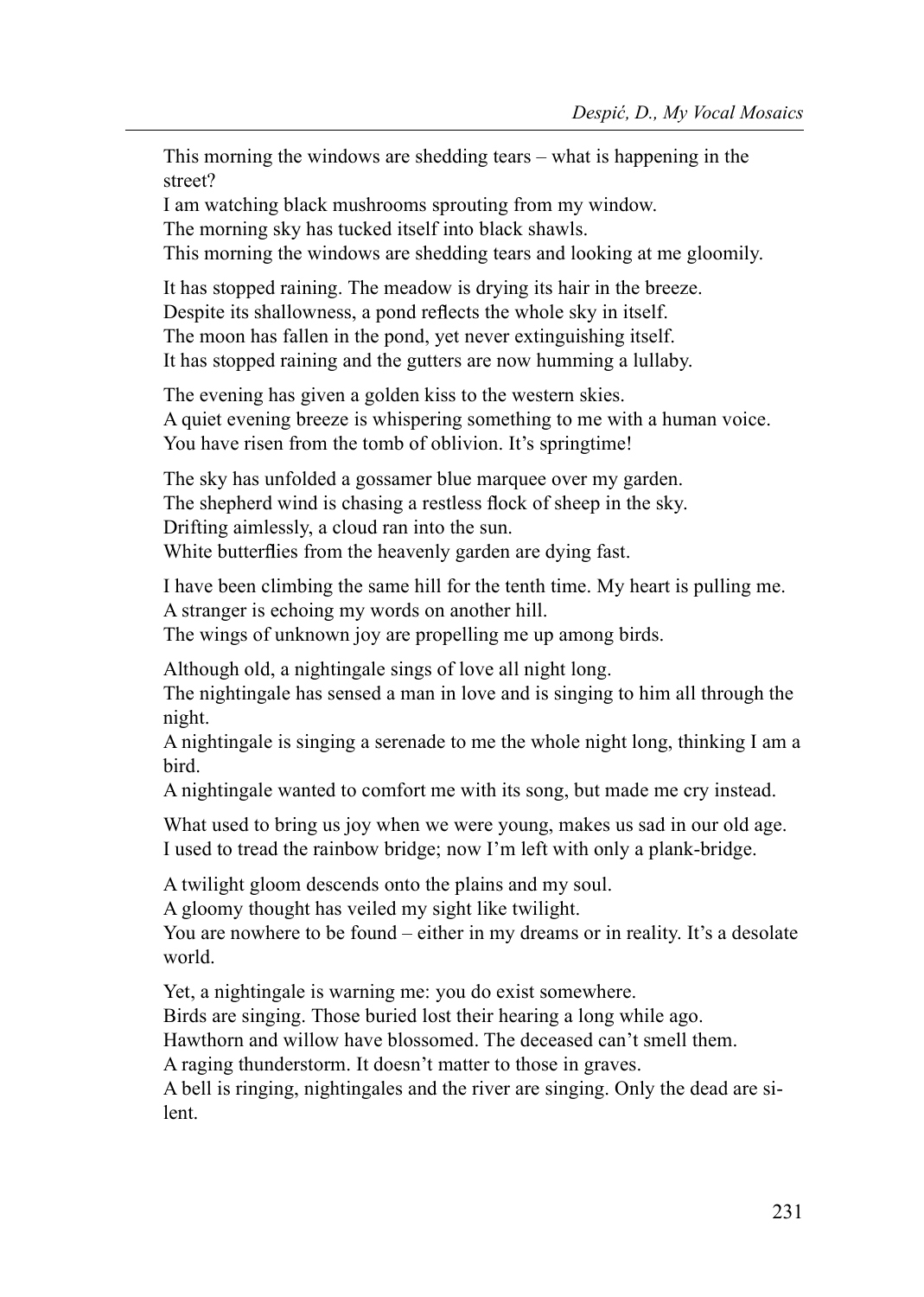The church smells of incense. The cemetery – of violets.

By the church, there's a tombstone draped in lichen. The dead are draped in oblivion.

One sleeps peacefully in one's homeland, near the bones of one's ancestors.2

#### 2 Original:

Jutros prozori rone suze – šta li je na ulici? Sa prozora gledam nicanje crnih pečuraka. Jutarnje nebo u crne se šalove ubundalo. Jutros prozori rone suze i u mene setno gledaju.

Prestala kiša. Livada suši kosu na povetarcu. Oplića bara, a nebo celo-celcato u nju je stalo. Upade mesec u baru i u njoj se ne ugasi. Prestala kiša, a oluci uspavanku sada pevuše.

Veče poljubi nebesa na zapadu zlatnim poljupcem. Nešto mi šapuće ljudskim glasom večernji tih povetarac. I ti ustade iz groba zaborava. Proleće je!

Razapelo nebo tanak, modar šator iznad moga vrta. Nemirna stada ovaca goni nebom pastir vetar. Ploveći nasumce, oblak se sudari sa suncem. Brzo umiru beli leptiri iz vrta nebesnog.

Već se deset puta penjem uz isto brdo. Srce me vuče. Nepoznat neko ponavlja moje reči na drugom brdu. Krila radosti nepoznate gone me među ptice.

Mada star, slavuj cele noći peva o ljubavi. Nasluti slavuj srce zaljubljenoga, i svu noć mu peva. Svu noć mi slavuj peva podoknice. Misli: ptica sam. Slavuj je hteo da me pesmom uteši, ali me rasplaka.

U starosti nas rastuži ono što nas je mlade radovalo. Išla sam nekad mostom duge, sad samo – brvnom.

Spušta se seta sumraka na ravnice i na dušu. Sumorna misao, poput pomrčine, zastre mi vid. Nema te nigde, ni u snu, ni na javi – opusteo svet.

Jedan me slavuj, ipak, opominje: negde postojiš. Ptice pevaju. Oni pod zemljom već davno ništa ne čuju. Procvetali glog i vrba. Mirise im mrtvi ne osećaju. Zla nepogoda. Njih u grobovima to se ne tiče. Udara zvono, pevaju slavuji i reka. Samo mrtvi ćute.

Miriše crkva na tamnjan. Groblje – na ljubičice. Ukraj crkvice ploča obrasla lišajem. Mrtvi – zaboravom. Mirno se spava u zemlji zavičajnoj, uz kosti dedova.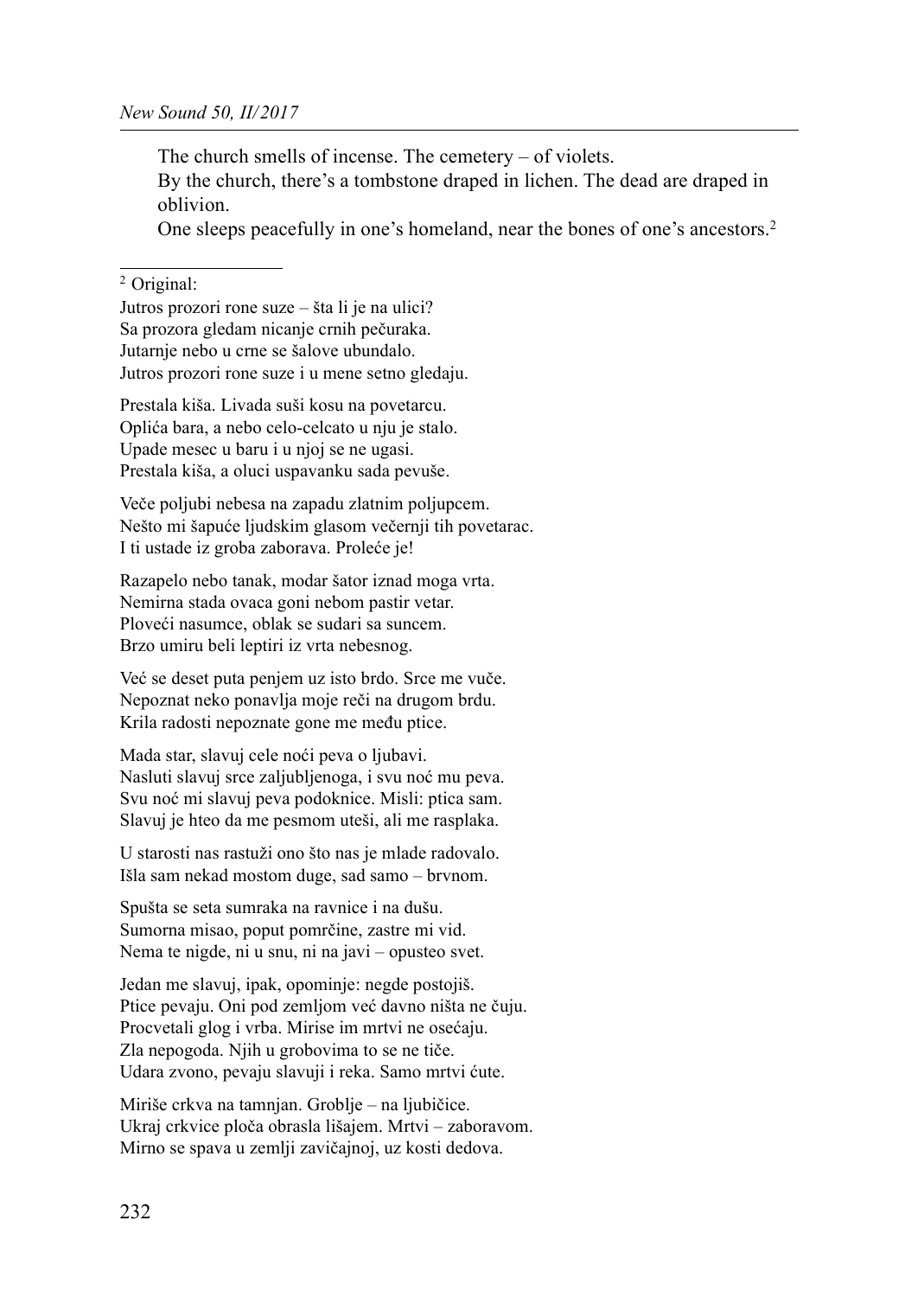I composed another extensive text by using only a little larger varied 'squares' of similar images and thoughts, feelings and associations, setting them in a kind of mosaic – and this time I took them from authentic Japanese poetry. It is my cycle titled Krug [The Circle] (op. 61):

My flowers have withered in the long night rain. I travelled the world absorbed in myself, in vain…

Am I to spend this long night alone, like a long tail of a golden pheasant being trailed along the hill?

The mountains are still covered in snow, but spring is coming slowly. Soon the tears frozen in the nightingale's eye will melt.

Cherry trees have blossomed in the sandy valley! I just hope fog does not descend from the nearby mountains!

Will it last long? Who knows what is in your heart? I woke up in fear and my thoughts are entangled like my black hair…

Why even today, when the spring sky is so calm, are restless flowers wilting?

Oh, cherry tree, stop the one who's leaving, even though he is aware of my love! Let your petals fall down to conceal his path.

I ran out all the way to the sea to see him, to tell him good-bye. But the tears filled my throat, so I said nothing...

Ever since I parted with him, as icy as dawn still pale from moonlight, there's been nothing sadder for me than morning.

No, folks – you never get to know his heart! But in my homeland flowers smell as they used to.

Hey, you, cherry tree on the hill, we should look upon each other with compassion: apart from you covered in blossoms, there's no one dear to my heart… I have always thought that flowers of oblivion grow only in gardens, among roses. Now I know they also bloom in the heart without love.<sup>3</sup>

Da li će to trajati dugo? Ko zna šta je u tvome srcu? Probudila sam se od straha i kao moja crna kosa zamršene su mi misli...

Zar i danas, kad je proletnje nebo tako mirno, nemirno cveće opada?

Onoga koji, znajući za moju ljubav, odlazi, zaustavi o, drvo trešnjino! I neka padnu tvoje latice da zametu njegov put.

<sup>3</sup> Original:

Cveće mi svenu u dugoj noćnoj kiši. Prošla sam svetom zagledana u sebe, uzalud... Ovu dugu noć, kao dugu kao dugi rep zlatnog fazana što se vuče po brdu, zar da provedem sama?

Planine još leže u snegu, ali lagano dolazi proleće. Uskoro će se istopiti suze, smrznute u oku slavuje.

Procvetale su trešnje u peskovitoj dolji! O, sad samo da ne padne sa obližnjih gora magla!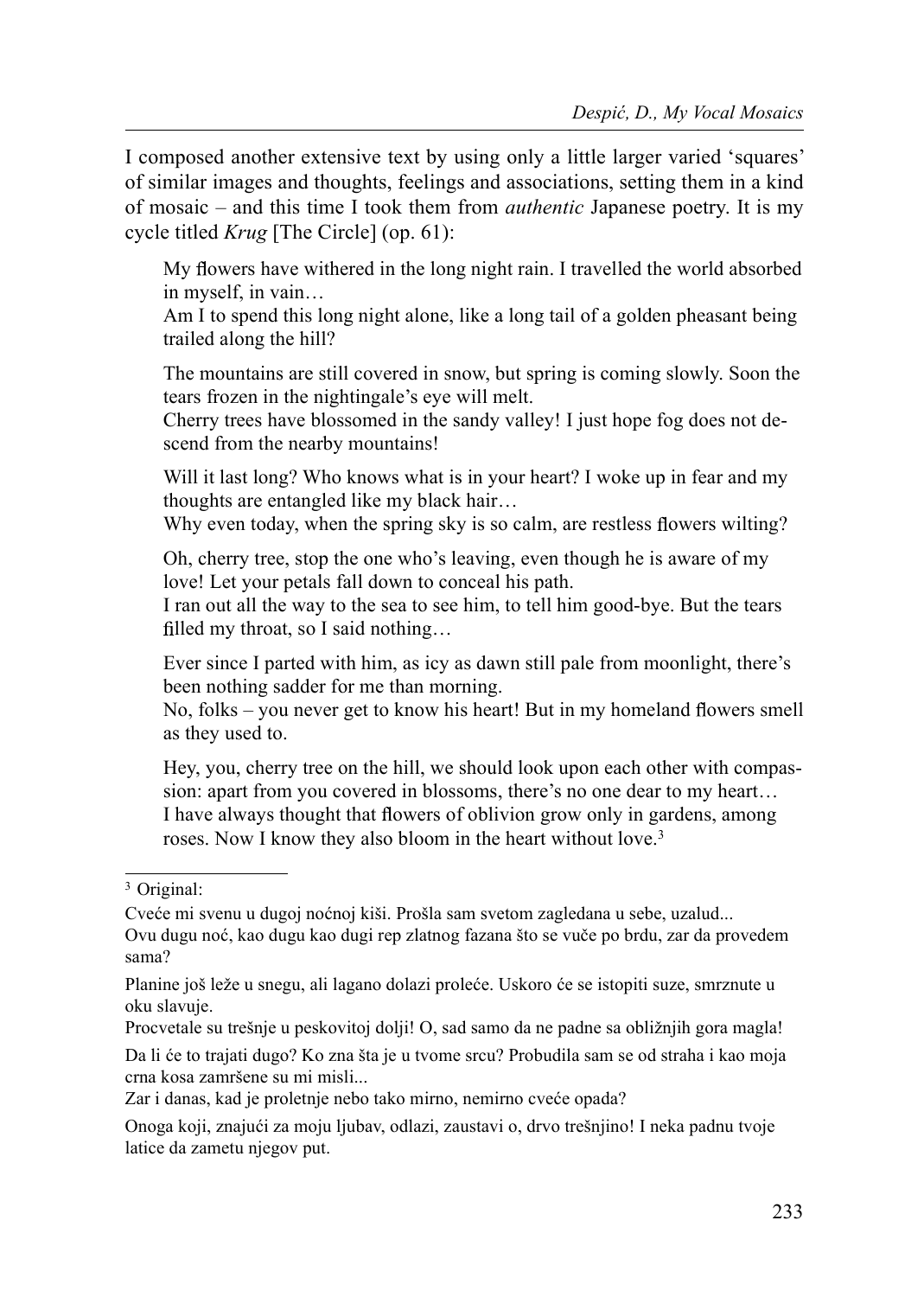It goes without saying that when one allows oneself to develop new shapes of one's own and different wholes based on someone else's material, such a person tries to do it as meaningfully as possible, guiding his thought as a dramaturgical thread along new paths of meaning and associations, with each single 'square' inspiring other, new solutions, making this kind of text highly motivating for finding various answers. It is not hard to see how in these cycles  $(Ozon zavičaja)$ and Krug) 'squares' can be composed, linked and grouped in a wide variety of ways, or separated as an emotional focus, while others are more picturesque, but still have a latent meaning and feeling, sometimes even painful: "You are nowhere to be found – either in my dreams or in reality. It's a desolate world." By contrast, "[t]he wings of unknown joy are propelling me up among birds", is immediately followed by "[a] gloomy thought has veiled my sight like twilight", after which joy comes again – "[c]herry trees have blossomed in the sandy valley!", along with anxiety: "I just hope fog does not descend from the nearby mountains!". Then again, words come softly: "Although old, a nightingale sings of love all night long."; etc. The state of loneliness is particularly felt: "Am I to spend this long night alone...?"

However spacious and varied the mosaic of these thoughts may be, it seems an overall gloomy and melancholy worldview prevails in it – sadness, death and oblivion, and only sometimes, consolation and resignation. However, pervading it all is a fascinating, powerful beauty of poetry, which attracted my attention and motivated my composing  $-$  in the described or similar way  $-$  of a series of other vocal pieces. Since I also feel an inclination towards such a worldview, particularly in these 'golden years', I guess this must be the source of my affinity for building vocal mosaics of this unusual kind, as well as for the selection of suitable poetic templates.

Da bih ga videla, da bih mu rekla zbogom, otrčala sam čak do mora. Al' su mi suze grlo napunile, pa nisam ništa rekla...

Od kad se rastadoh od njega, ledenog kao zora još bleda od mesečine, za mene nema ničeg tužnijeg od jutra.

Ne ljudi – nikad se njino srce ne upozna! Ali u mome rodnom kraju miriše cveće kao i pre.

Treba da se gledamo za sažaljenjem, trešnjo na brdu: osim tebe cvetne, nikoga dragog nemam...

Uvek sam mislila da cveće zaborava cveta samo u vrtu, među ružama. Sad znam da ono cveta i u srcu bez ljubavi.